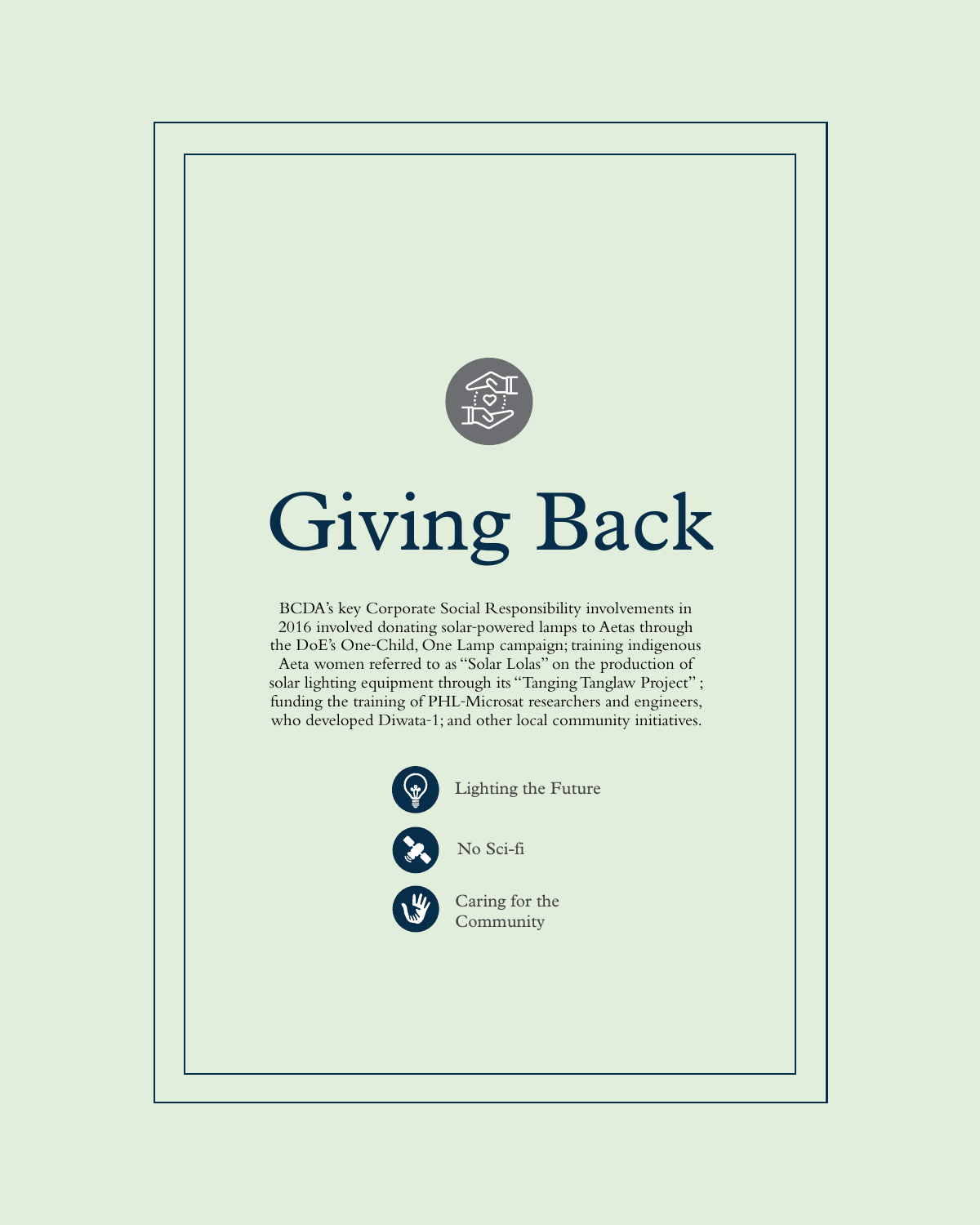

# Lighting the Future

The image of a nine-year-old boy doing his homework on a wooden bench parked by a fast food window to catch the light from the store went viral in various social media in 2015. Daniel Cabrera has since come to represent some 600,000 Filipino children who live in off-grid communities and therefore have no access to electricity. For their after-school study hours, these kids use kerosene lamps that are not only a fire hazard but also emit toxic fumes that may cause health problems.

Through the LightED PH: One Child, One Lamp campaign, the Department of Education, in partnership with various non-government organizations (NGOs), provides solar lamps to the many "Daniels" across the country, allowing them to continue their studies at night as well as reduce their exposure to harmful kerosene fumes.

The Bases Conversion and Development Authority (BCDA), through the One Child, One Lamp project, donated solar-powered lamps to 125 Aeta students from the Manabayukan Elementary Schoolone of the more than 300 indigenous peoples community schools guided by Pamulaan, which promotes culturally sensitive academic curricula. The school is located at the foot of Mt. Pinatubo in Barangay Patling in Capas, Tarlac, part of which is a military reservation under the jurisdiction of BCDA.

Further, BCDA, CDC and the Diwata-Women in Resource Development Inc. (DIWATA) signed an agreement for the use of the Women's Center facility in Clark Freeport Zone to train more solar engineers among the women of the indigenous Aeta community, referred to as "Solar Lolas" for its "Tanging Tanglaw" Project.

The project entails training of mature women, who are no longer primary care givers of their families, into solar engineers. The vision is to provide assistance not only for community development and support to basic services for the Aeta community, but more importantly to empower the Aeta women. This is part of BCDA's and CDC's Gender and Development (GAD) community relations program and corporate social responsibility program.



The project is a result of the 6-month training of four "Solar Lolas" in India's Barefoot College on fabricating, installing, repairing, and maintaining solar lighting equipment. After training, each pair of "Solar Lolas" are now responsible for solar electrifying 100 households in their community, and for repairing and maintaining the equipment for a minimum of five years.

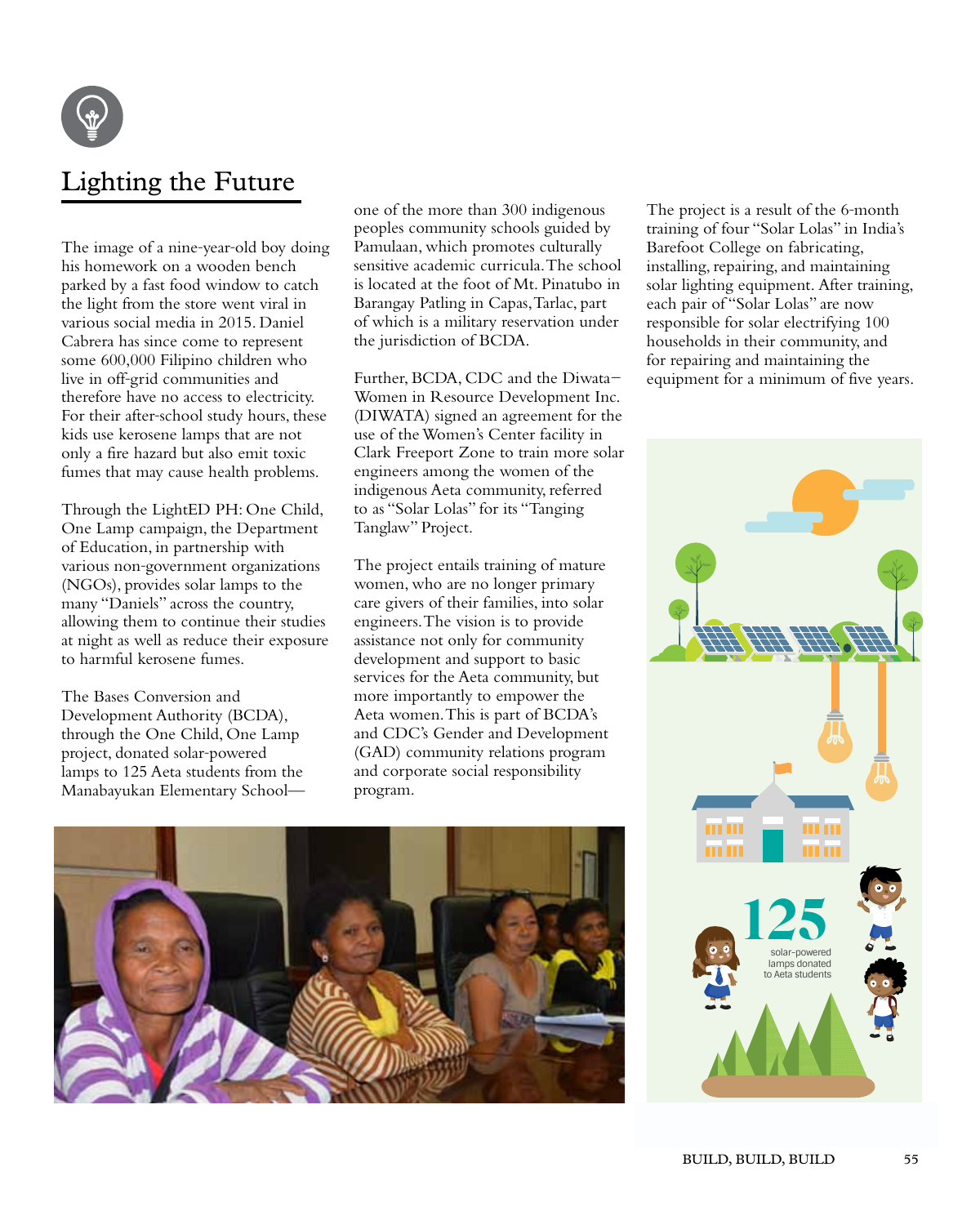

# No Sci-fi

Cash from converted camps helps Philippine S&T soar to the skies

The title might sound presumptuous but the truth is the training of the Philippine Scientific Earth Observation Micro-satellite (PHL-Microsat) Program's researchers and engineers who designed, developed and assembled the country's first microsatellite, Diwata-1, was financed by funds generated from BCDA's Asset Disposition Program (ADP).

The PHL-Microsat program is a collaboration among the University of the Philippines-Diliman, Japan's Hokkaido University and Tohoku University, and the Department of Science and Technology (DOST), which is one of the 14 government beneficiary

agencies entitled to a share of proceeds from the ADP.

The successful development and launch in 2016 of Diwata-1 is a pioneering step not only for the local scientific community but also for the entire country. Images downloaded from the satellite support various applications related to environmental monitoring, resource assessment, and disaster risk reduction and management.

"There are potential benefits that we can get out of being capable in this particular area, not only in disaster risk reduction or those related to climate change, but we can also monitor our natural resources, our agricultural crops, even our settlements, the hazards that are existing or shall we say posing risks," said Science and Technology Secretary Fortunato T. dela Peña.

The Filipino engineers and scientists who designed, developed and assembled Diwata-1, the Philippines' first micro-satellite

## Not Just Diwata

Between May 1993 and March 2016, DOST has received Php423 million from BCDA's net proceeds from the sale of metro camps.

According to DOST, almost half of the funds was spent on 124 scientists and engineers for individual training and 349 for group training. Moreover, individual training grants in emerging technologies such as microsatellite development, big data, technology transfer, genomics, bioinformatics, epigenetics, climate change adaptation, and disaster risk reduction were given